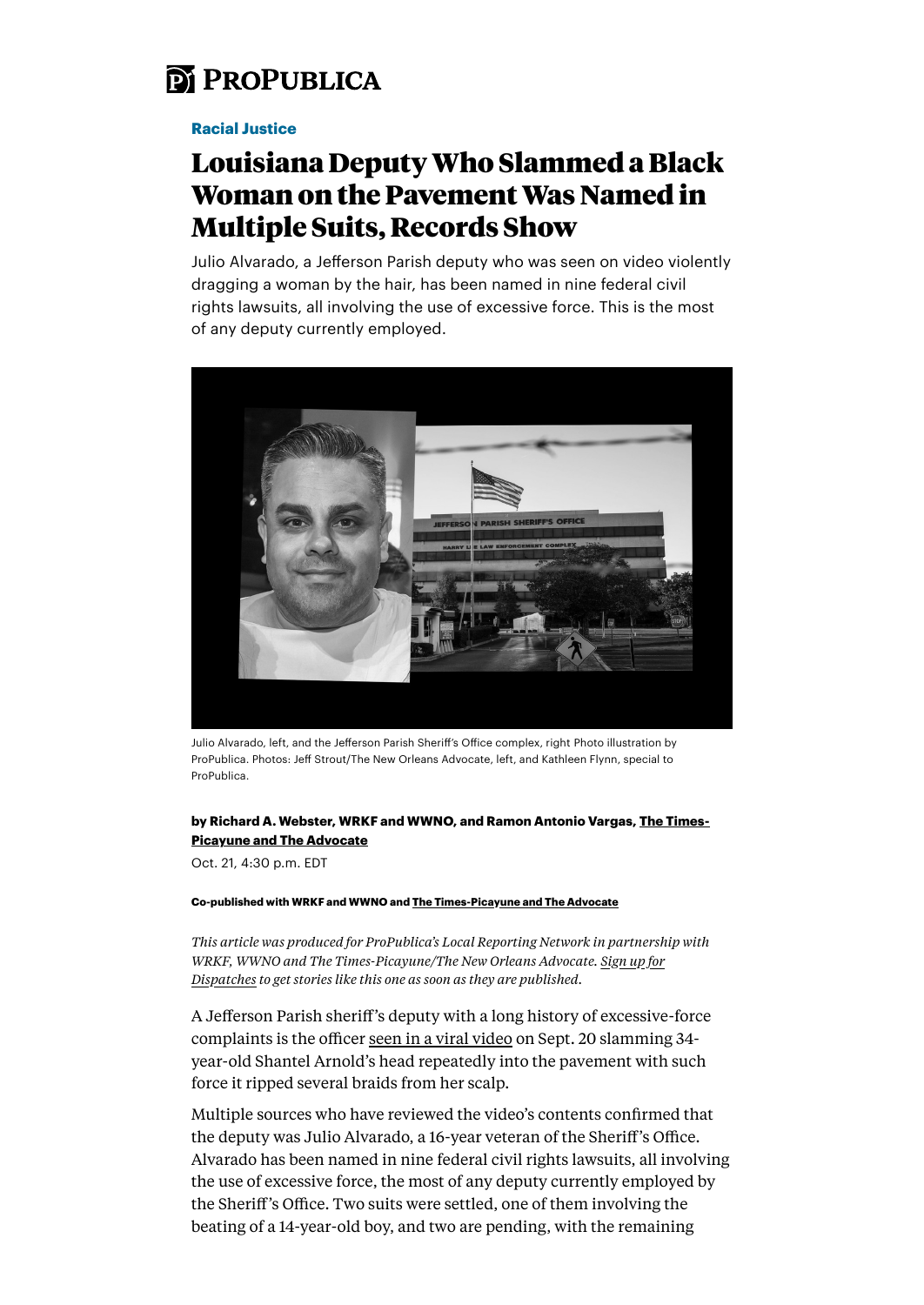#### dismissed.

The Sheriff's Office, in keeping with its usual policy, did not respond to a request to identify the deputy when asked Thursday. But the office has said it opened an internal probe into the deputy's actions shortly after the incident, though Arnold did not file a complaint. That's an action the Sheriff's Office often does not take, even in cases where citizens complain about the inappropriate use of force.

The probe remains open. At the same time, the office issued a statement on Wednesday saying the video had been "selectively edited." The statement asserted that Arnold was intoxicated and that she had been resisting arrest.

In that incident, Arnold was walking home around 2 p.m. when Alvarado pulled up in his vehicle and demanded she stop and talk to him, according to Arnold and two witnesses related to her, as well as their statements provided to a sheriff's investigator. She told him that she had just been assaulted by several boys from the neighborhood and wanted to go home, and she continued walking. Arnold is 4-foot-8, about 100 pounds and is missing her left eye from a car accident.

According to the two witnesses, Lionel Gray, 71, whom Arnold considers her stepfather, and Arnold's 55-year-old uncle, Tony Givens, Alvarado jumped out of his vehicle, grabbed Arnold and threw her to the ground, unprovoked. [The 14-second video](https://www.instagram.com/p/CUD3LIDDAJW/?utm_medium=copy_link) captures what happened next. It shows Alvarado dragging Arnold along the pavement. They briefly disappear behind a parked white vehicle. When they come back into view, Alvarado is holding Arnold by her braids, slamming her repeatedly onto the pavement. At one point, he whips her down so violently her body spins around and flips over.

The footage, which has sparked widespread condemnation both locally and nationally, ends as Alvarado crouches down and places a knee onto Arnold's back. She was not charged with a crime and was later taken to a hospital. She said she required treatment for the injuries she sustained during the struggle with Alvarado.

The Sheriff's Office said it had received a 911 call about a fight involving at least 25 people that afternoon. When Alvarado arrived on the scene, someone said Arnold had been involved in the fight, so he attempted to question her, but she refused to cooperate, according to the statement. Alvarado then tried to arrest her but she "pulled away."

"When this resistance occurred, the video is clear, it shows him flipping her by her hair into a prone position onto her chest," the Sheriff's Office said.

The Sheriff's Office also claims in its statement that Arnold admitted to being in a physical fight with "multiple parties" and that she was "intoxicated at the time of the incident."

This is not, however, what Arnold said, according to transcripts of her interview with sheriff's investigators, obtained by WWNO/WRKF and ProPublica. When asked whether she resisted, Arnold said to the investigator, "If you call asking what's going on resisting."

Gray and Givens also denied she resisted.

"She didn't have a chance to pull away because, you know, this guy was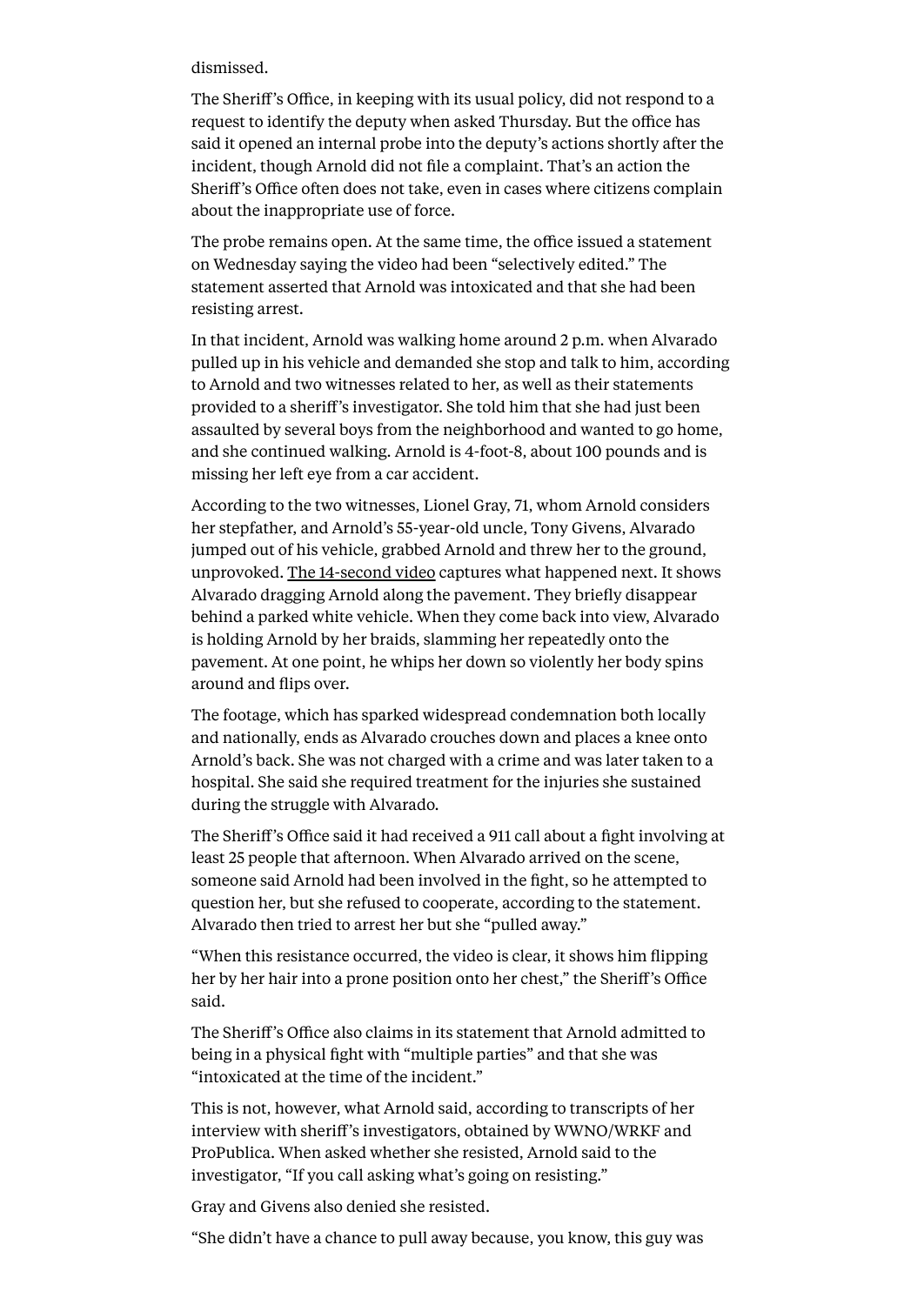strong," Gray told investigators. "He grabbed her arm, and some kind of move he made, and she went down to the ground."

Arnold also told the investigator multiple times that she was attacked by several boys and was forced to defend herself. She did not say she was intoxicated, only that she drank a "whole daiquiri."

Alvarado has a history of excessive-force allegations. A 2016 lawsuit claimed Alvarado grabbed a 14-year-old Hispanic boy by the neck and "slammed his head against the ground and concrete" as the child was screaming, "Why are you doing this to me?" Alvarado then threatened to have the boy and his family deported, according to the suit. The Sheriff's Office, in court filings, said that Alvarado's actions were "reasonable under the circumstances." The case settled for \$15,000.

Two years later, a lawsuit claimed Alvarado and three deputies beat Atdner Casco, a Honduran native, and stole more than \$2,000 from him during a traffic stop, then conspired to have him deported. That suit was settled on the Tuesday before Thanksgiving last year for \$50,000.

One of Casco's attorneys, Kenneth Bordes, said Thursday that he believed the plaintiff had a case worth much more. "I was fully prepared and ready to take it to trial and tell Mr. Casco's story if that is what he desired," said Bordes, who represented Casco along with Casey Denson and Casey Cowley.

But, Bordes added, Casco's decision to settle "was made in consultation with his family."

The Sheriff's Office fi[red](https://www.nola.com/news/crime_police/article_e406cf75-42b0-5f67-bfcf-0e1575620efe.html) Detective George Kister after he failed a polygraph test when asked whether he stole Casco's money, according to documents provided by the Sheriff's Office. The Sheriff's Office cited a policy mandating truthfulness from deputies. He was never arrested or charged with a crime, and the money was never returned.

Casco claimed Alvarado beat and choked him until he agreed to keep silent about being robbed. He also alleged that Kister and Alvarado brought him to his daughter's school in handcuffs, paraded him in front of the campus and told him the state Department of Children and Family Services would be given custody of the girl.

At the time of the purported brutality, Alvarado's rank was sergeant and he was detailed to Operation Stonegarden, a federal program that provides funding to local law enforcement agencies to cover expenses, such as overtime or travel costs, in exchange for cooperation in identifying undocumented people for deportation. Alvarado denied he used force against Casco, and other deputies present that day told investigators they did not see him hurt Casco.

Alvarado is also named in two pending lawsuits, including one filed by the family of Leo Brooks, who was shot to death by deputies in 2019. The Sheriff's Office claims Brooks was reaching for a gun during a drug raid, while Brooks' family says he was handcuffed and lying face down on a bed when deputies shot him. Alvarado was part of the raid but not named as the shooter in the lawsuit, which lists five additional deputies as defendants.

Alvarado is one of more than 20 sheriff's deputies accused in a 2017 lawsuit of beating Jerman Neveaux during his arrest for the shooting